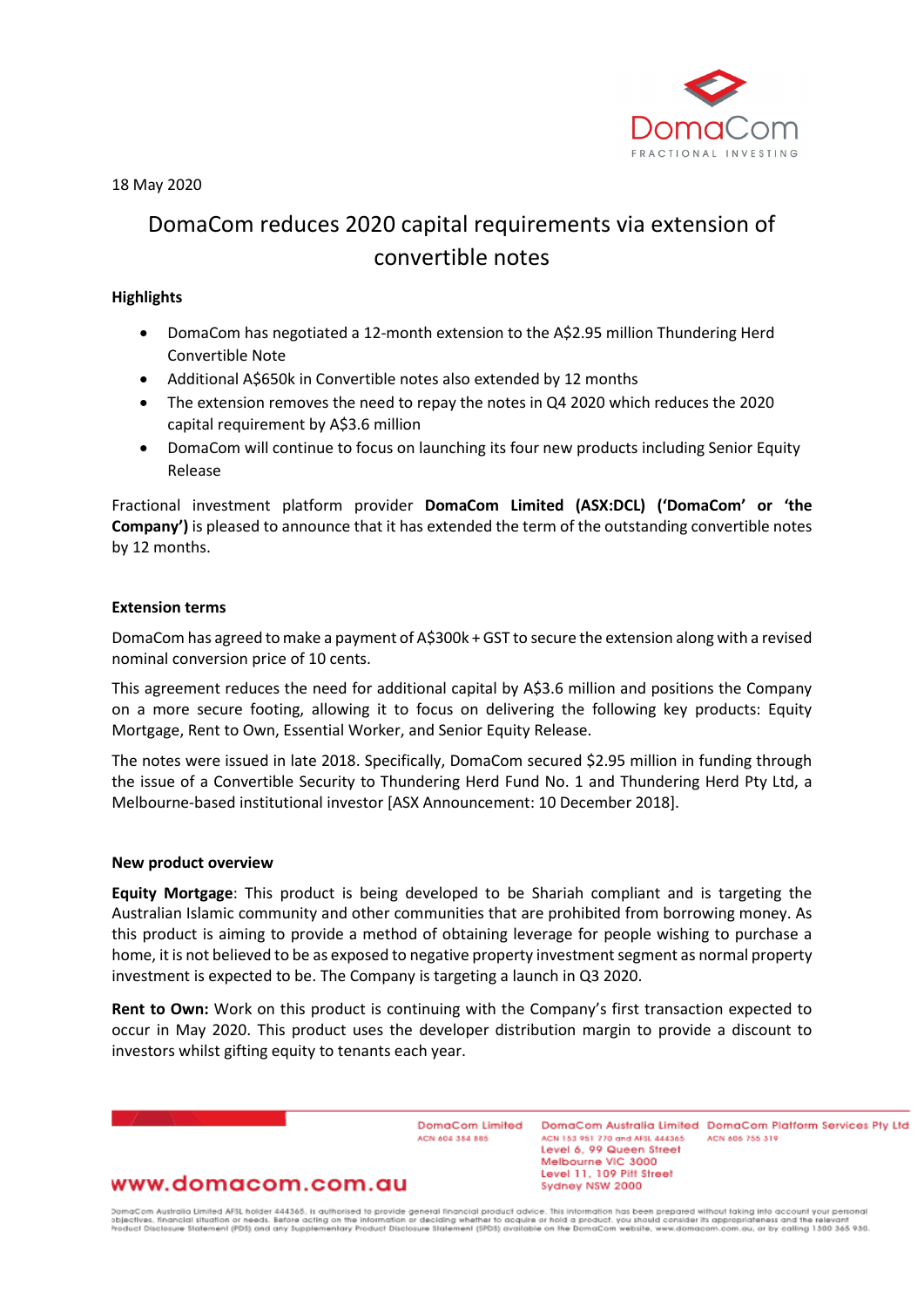

**Essential Worker:** DomaCom is progressing its Essential Worker affordable housing product with one of Australia's leading Community Housing Providers. This product aims to leverage the Government's affordable housing lending facility to deliver a Rent To Own product for essential workers with a 25% discounted rent. This product is expected to be attractive due to low vacancy risk stemming from the security of the tenants' employment (nurses, firefighters, teachers, police) in addition to the emotional impact of supporting our essential workers at this time. The targeted launch period for this product is Q3 CY20.

**Senior Equity Release:** Adviser accreditation for the Company's Senior Equity Release product has commenced with the first group of advisers having completed the accreditation these past few weeks. The product is now on Approved Product Groups of four financial planning firms. DomaCom is currently preparing a campaign direct to the retirees to help identify those needing equity from their homes. COVID-19's recent impact on self-funded retirees income has increased the market for this product.

**DomaCom CEO Arthur Naoumidis said:** "It is pleasing that we have been able to secure an extension of our convertible notes. This is a significant outcome for us as it reduces our 2020 capital requirements by A\$3.6 million. By reducing our need to raise capital, we will be able to better focus our efforts on launching the four new products currently in development. These products address key issues facing investors in Australia such as diversification, housing affordability and improved retirement outcomes. As our operations remain largely unimpacted by COVID-19, we hope to launch all of these products this year."

#### **Ends**

This announcement has been authorised for release to the market by Company Secretary Philip Chard.

#### **About DomaCom**

DomaCom Limited (ASX:DCL) owns and operates a fractional investment platform that provides real solutions for SMSF's, retirees and new home buyers. Using the DomaCom platform, investors can make fractional investments in a range of asset classes including property-related investments, mortgage-backed securities, renewables, affordable housing, disability accommodation and debt securities via a unique trust structure tailored to them.

DomaCom runs a crowdfunding campaign process in which investors can commit as much as they want towards the purchase of assets together with other like-minded investors. When a campaign is complete, DomaCom purchases the asset, places it in a sub-fund, and issues the investors with units in proportion to the amount they invested.

DomaCom's proprietary platform allows Australians to invest in almost any asset class, empowering them to create diversified portfolios with comparatively lower minimum investments and competitive cost structures.

To learn more, please visit: www.domacom.com.au

DomaCom Limited ACN 604 384 885

DomgCom Australia Limited DomgCom Platform Services Pty Ltd ACN 153 951 770 and AFSL 444365 ACN 606 755 319 Level 6, 99 Queen Street Melbourne VIC 3000 Level 11, 109 Pitt Street Sydney NSW 2000

# www.domacom.com.au

DomaCom Australia Limited AFSL holder 444365, is authorised to provide general financial product advice. This information has been prepared without laking into account your personal<br>objectives, financial situation or needs